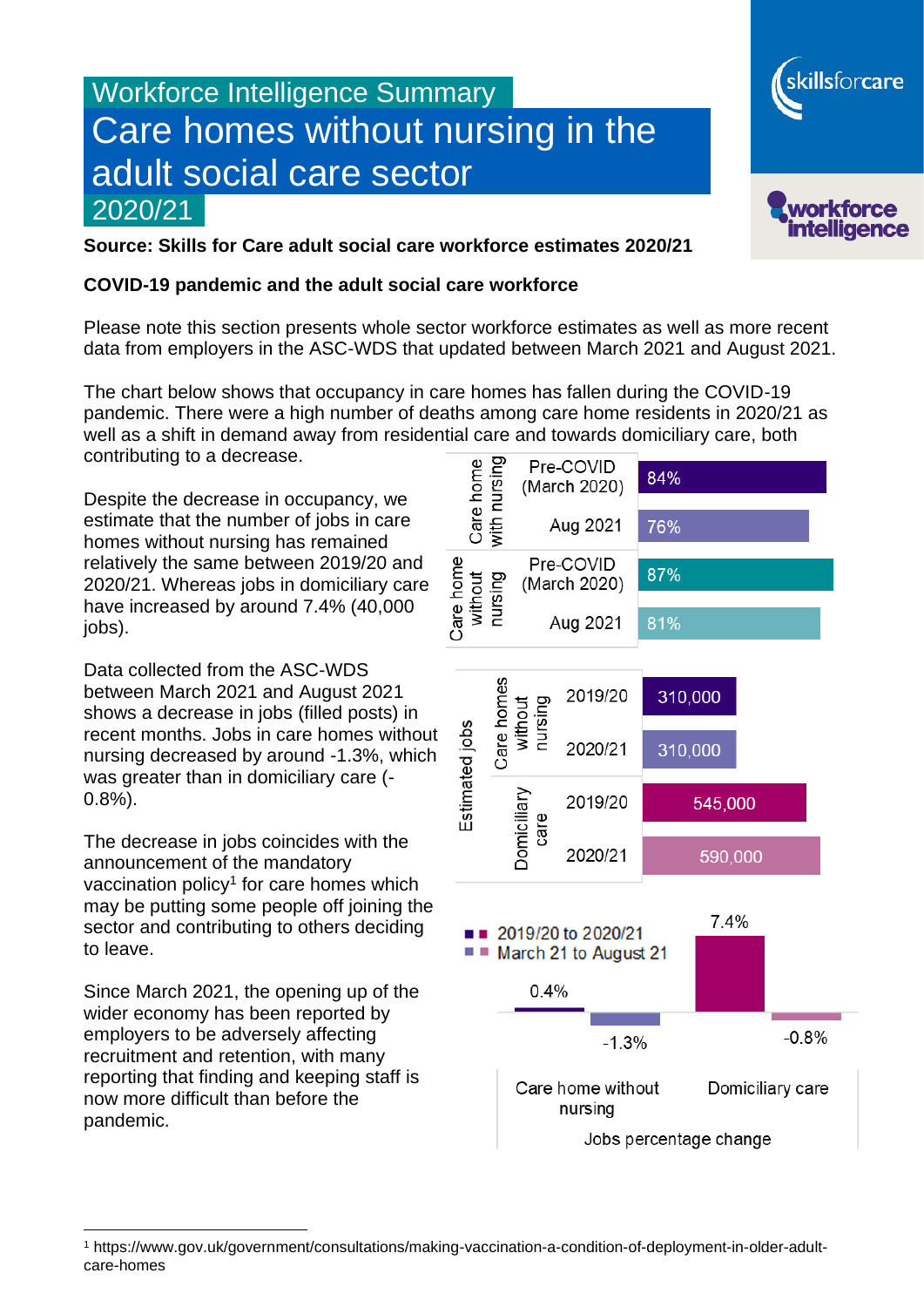## **Key findings**

| 310,000 |  |  |
|---------|--|--|
|         |  |  |
|         |  |  |

Jobs in care homes without nursing.

## **11,000**

Care providing locations across England.

**28.4%**

Turnover rate in the previous 12 months.

This report provides a summary of the adult social care workforce within care homes without nursing and includes Skills for Care's workforce estimates. Across England there were 11,000 care homes without nursing registered with CQC as at 2020/21. These care providing locations had an estimated workforce of 310,000. Around 295,000 of these roles were within the independent sector, with 14,800 in local authorities.

The chart below shows that the number of jobs in care homes without nursing have varied little between 2012/13 and 2020/21. Decreasing by around 1% over the period before the sharper decrease seen since March 2021.

The estimated number of locations providing care home services without nursing decreased by 15% over the same period.

|     |  |  | 315k 315k 310k 310k 310k 315k 310k 310k 310k                                  |  |     |
|-----|--|--|-------------------------------------------------------------------------------|--|-----|
| 13. |  |  | 2012/ 2013/ 2014/ 2015/ 2016/ 2017/ 2018/ 2019/ 2020/<br>14 15 16 17 18 19 20 |  | -21 |

### **Staffing overview**



There were an estimated 228,000 direct care providing jobs in care homes without nursing, 25,000 managerial jobs, 500 regulated professionals and 58,000 other jobs including ancillary non-care providing roles.

**Over half** of staff in care homes without nursing were **employed on a full-time basis (53%)** and 47% employed part-time.

Around 8% of the workforce were employed on zero-hours contracts and this proportion has been relatively stable since 2012. Across all services, 24% of the workforce were employed on zero-hours contracts.

### **Recruitment and retention**



The **turnover rate** for care homes without nursing **was 28.4%,** which was lower than care homes with nursing (35.0%). This equates to an **estimated 82,000 workers leaving** their role in the previous 12 months. **Care workers had a turnover rate of 33.5%,** which equates to an estimated 57,000 leavers.

We estimate that turnover rates decreased during the pandemic between 2019/20 and 2020/21 but may have increased in recent months. Skills for Care has received feedback from employers in the sector about staff and registered managers experiencing 'burn-out' due to the pressures of the pandemic and that there's a risk of staff leaving as a result. The opening of the wider economy has also been reported to be adversely affecting recruitment and retention.

Most of the workforce in care homes without nursing were recruited from within adult social care (70%). This means that although the high turnover rate results in employers going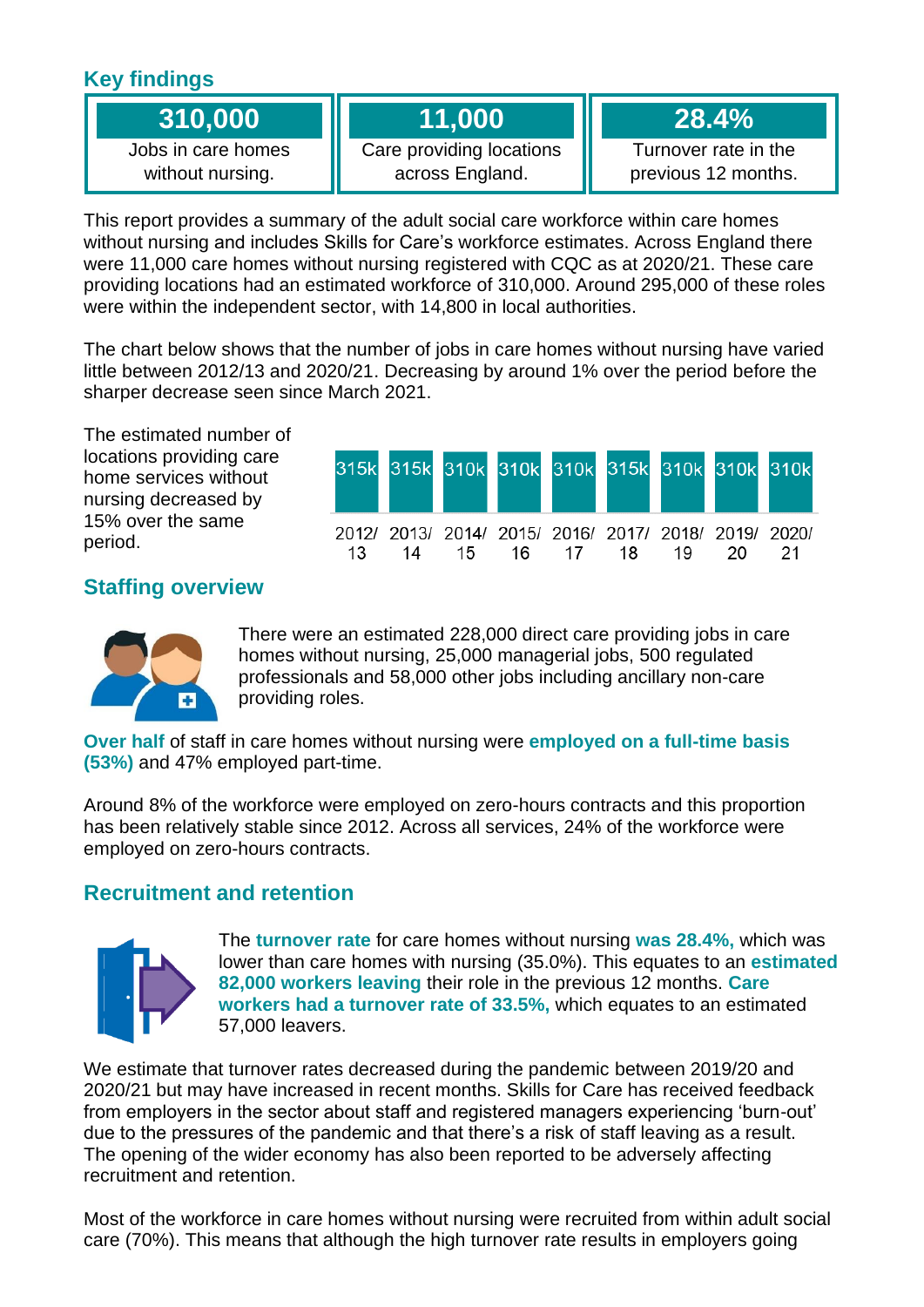through the recruitment process, with its associated costs, the skills and experience of many workers are retained by the sector.

The workforce in care homes without nursing had an **average of 9.5 years of experience working in social care**. This was higher than the average for workers from care homes with nursing (8.9 years) as well as the average for domiciliary care services (7.9 years).

The average length of time in current role for the workforce in care homes without nursing was 4.6 years, which was higher than the average of those working in care homes with nursing (3.9 years). This would suggest that workers in nursing homes change roles within the sector more frequently than those in care homes without nursing.

The **vacancy rate** for care homes without nursing was **4.1%** in 2020/21, equating to an **estimated 12,500 vacancies at any one time**. This rate was lower than the average across all services (6.8%) and care homes with nursing (5.2%).

Care homes without nursing that updated the ASC-WDS between March 2020 and August 2021 reported decreasing vacancy rates during the start of the pandemic, potentially due to fewer jobs being available in the wider economy during this period. Since May 2021, vacancy rates have begun to increase as the wider economy re-opens.

The increase in the vacancy rate alongside decreasing jobs points towards a supply and demand mismatch with employers unable to find the staff they need to meet demand for services.



For more information, please visit the Workforce Intelligence website at [https://www.skillsforcare.org.uk/adult-social-care-workforce-data/Workforce](https://www.skillsforcare.org.uk/adult-social-care-workforce-data/Workforce-intelligence/publications/Topics/COVID-19/COVID-19.aspx)[intelligence/publications/Topics/COVID-19/COVID-19.aspx](https://www.skillsforcare.org.uk/adult-social-care-workforce-data/Workforce-intelligence/publications/Topics/COVID-19/COVID-19.aspx)

#### **Demographics**



Around 84% of workers in care homes without nursing were female, and the average worker was 44 years old. These demographic breakdowns broadly match those seen in the rest of the adult social care workforce.

The nationality of the workforce in care homes without nursing was **86% British, 7% EU (non-British) and 8% non-EU**. This was similar to the diversity across all services (84% British, 7% EU (non-British) and 9% non-EU). Care workers at care homes without nursing had a slightly higher proportion of workers identified as of non-British (7% EU; 9% non-EU).

The proportion of workers at care homes without nursing identified as of an EU nationality has increased from 4% in 2012/13 to 7% in 2020/21. The proportion identified as of a non-EU nationality decreased over the same period from 10% in 2012/13 to 8% in 2020/21.